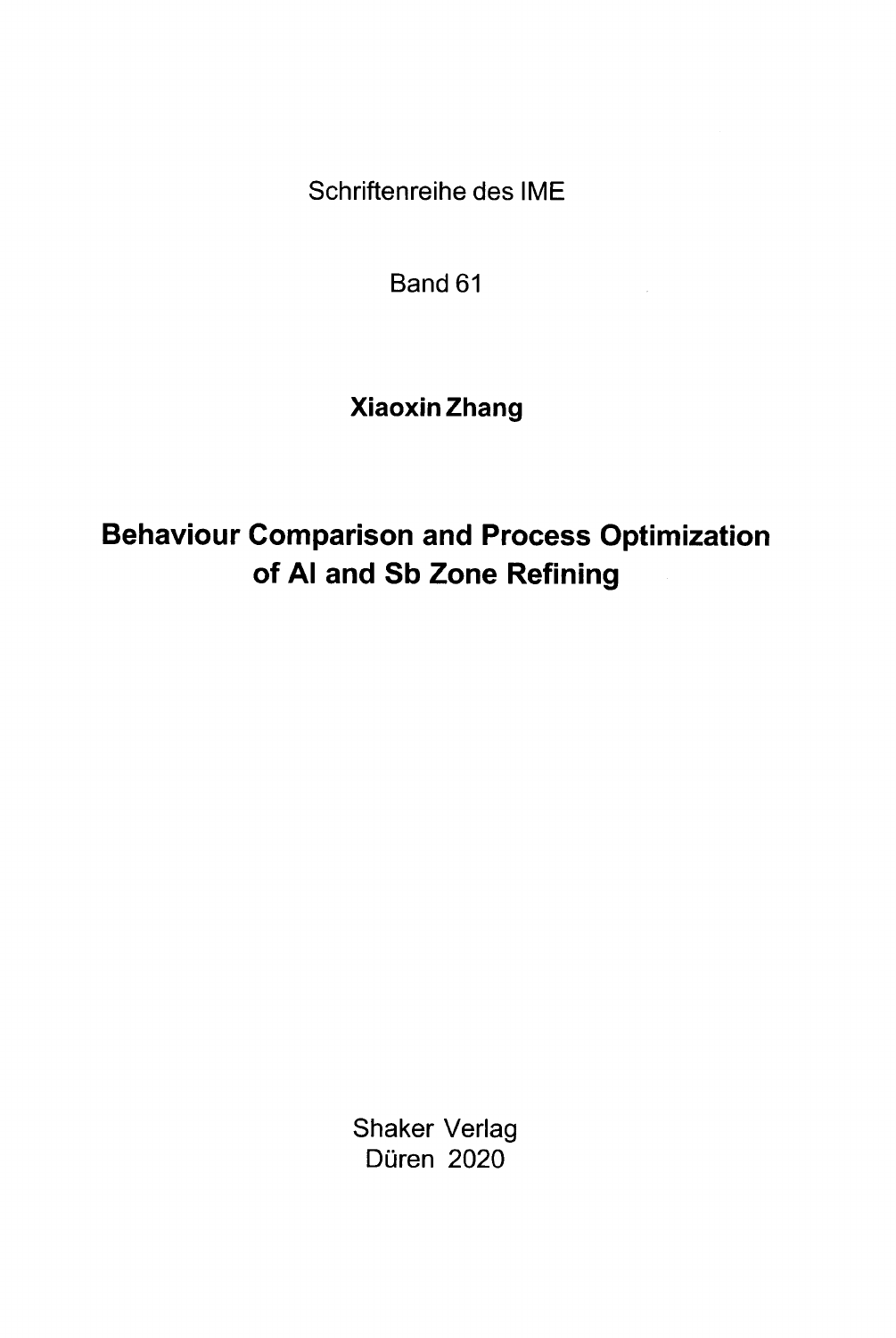## Table of Contents

| 1                       |         |                                                              |  |  |  |
|-------------------------|---------|--------------------------------------------------------------|--|--|--|
| $\overline{\mathbf{2}}$ |         |                                                              |  |  |  |
|                         | 2.1     |                                                              |  |  |  |
|                         | 2.1.1   |                                                              |  |  |  |
|                         | 2.1.2   |                                                              |  |  |  |
|                         | 2.1.3   |                                                              |  |  |  |
|                         | 2.1.3.1 |                                                              |  |  |  |
|                         | 2.1.3.2 |                                                              |  |  |  |
|                         | 2.2     |                                                              |  |  |  |
|                         | 2.2.1   |                                                              |  |  |  |
|                         | 2.2.2   |                                                              |  |  |  |
|                         | 2.2.2.1 |                                                              |  |  |  |
|                         | 2.2.2.2 |                                                              |  |  |  |
|                         | 2.2.2.3 |                                                              |  |  |  |
| 2.3                     |         |                                                              |  |  |  |
|                         | 2.3.1   |                                                              |  |  |  |
|                         | 2.3.1.1 |                                                              |  |  |  |
|                         | 2.3.1.2 |                                                              |  |  |  |
|                         | 2.3.2   |                                                              |  |  |  |
|                         | 2.3.3   |                                                              |  |  |  |
|                         | 2.3.3.1 |                                                              |  |  |  |
|                         | 2.3.3.2 |                                                              |  |  |  |
|                         | 2.3.3.3 |                                                              |  |  |  |
|                         | 2.3.3.4 | Application of an electric current for impurity transport 34 |  |  |  |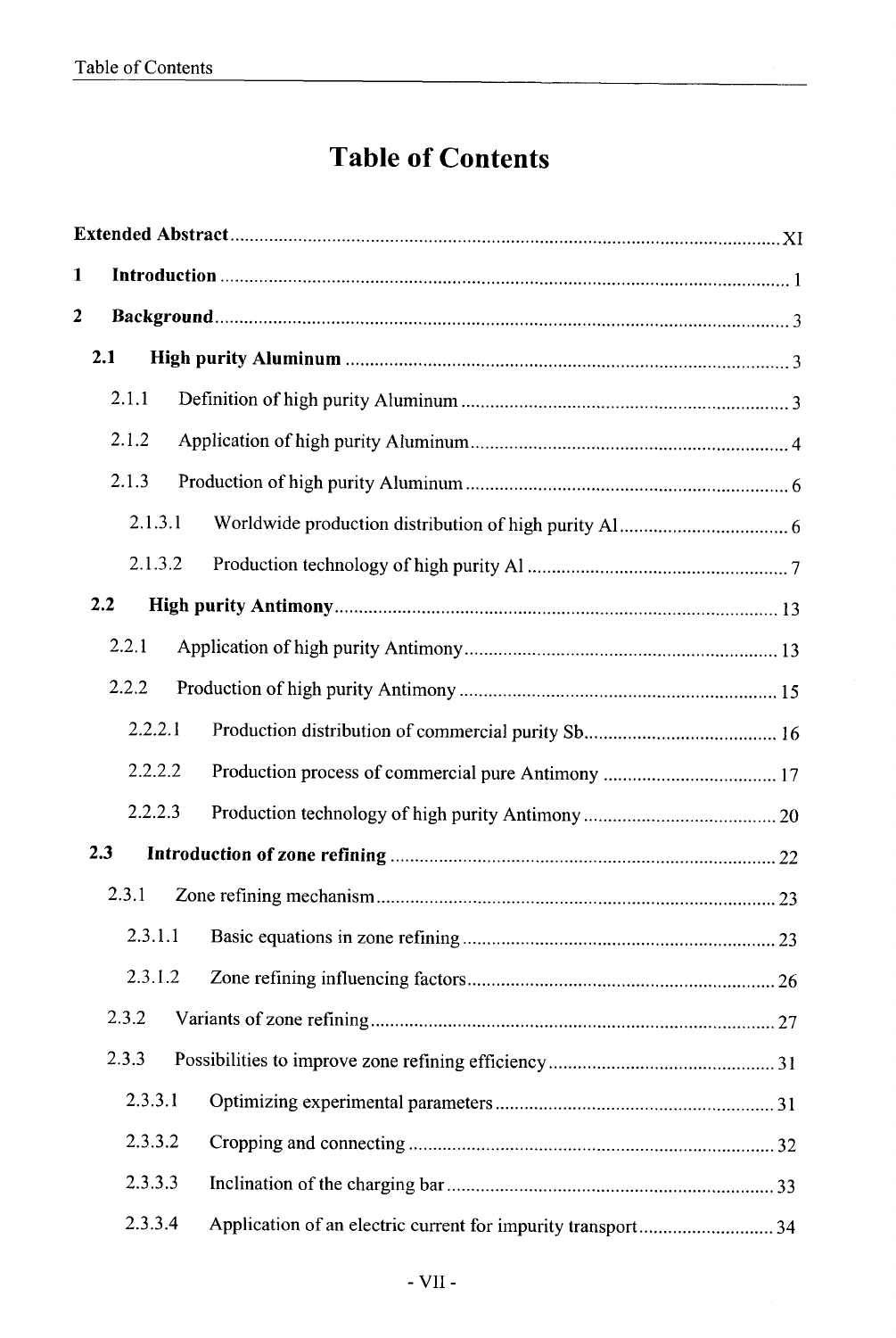|                                                                                  | 2.3.4  |         |                                                                              |  |
|----------------------------------------------------------------------------------|--------|---------|------------------------------------------------------------------------------|--|
|                                                                                  | 2.3.5  |         |                                                                              |  |
|                                                                                  | 2.4    |         |                                                                              |  |
|                                                                                  | 2.5    |         |                                                                              |  |
| 3                                                                                |        |         |                                                                              |  |
| 4                                                                                |        |         |                                                                              |  |
|                                                                                  | 4.1    |         |                                                                              |  |
|                                                                                  | 4.1.1  |         |                                                                              |  |
|                                                                                  | 4.1.2  |         |                                                                              |  |
|                                                                                  | 4.2    |         |                                                                              |  |
|                                                                                  | 4.2.1  |         |                                                                              |  |
|                                                                                  | 4.2.2  |         | Refining efficiency comparison between using the optimum zone length and     |  |
|                                                                                  | others |         | 53                                                                           |  |
|                                                                                  | 4.2.3  |         |                                                                              |  |
|                                                                                  | 4.3    |         |                                                                              |  |
|                                                                                  | 4.3.1  |         | Realization of the zone length measurement with the infrared camera 56       |  |
|                                                                                  |        | 4.3.1.1 |                                                                              |  |
|                                                                                  |        | 4.3.1.2 |                                                                              |  |
|                                                                                  |        | 4.3.1.3 |                                                                              |  |
| 4.3.2<br>Variation of the crystal growth rate and of the zone length during zone |        |         |                                                                              |  |
|                                                                                  |        |         |                                                                              |  |
|                                                                                  |        | 4.3.2.1 |                                                                              |  |
|                                                                                  |        |         |                                                                              |  |
|                                                                                  |        |         |                                                                              |  |
|                                                                                  |        | 4.3.2.2 |                                                                              |  |
|                                                                                  |        |         |                                                                              |  |
|                                                                                  |        |         | 4.3.2.2.2 Dependency of zone length on power and heater movement velocity 68 |  |
|                                                                                  |        |         |                                                                              |  |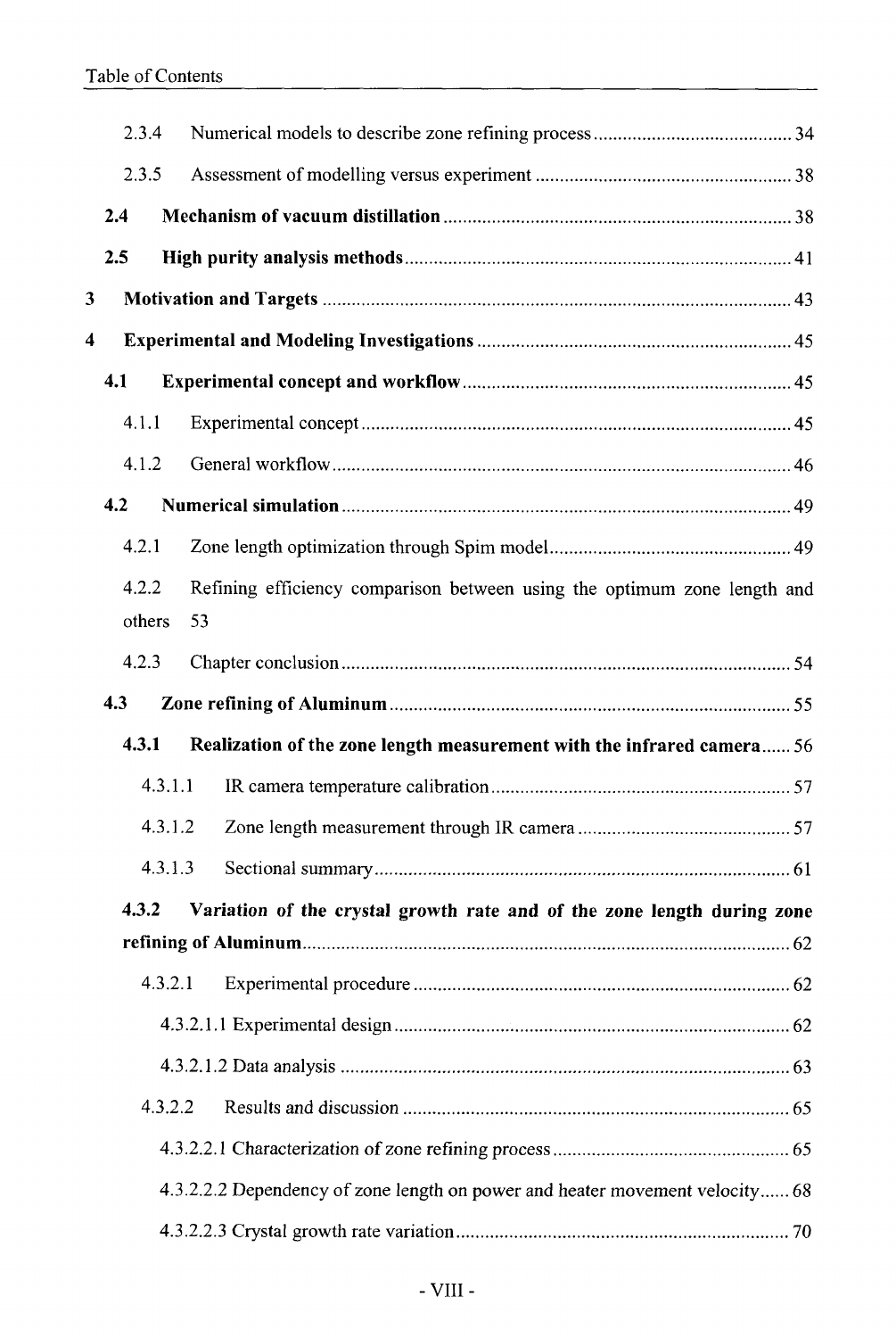| 4.3.2.3 |  |                                                                                 |  |
|---------|--|---------------------------------------------------------------------------------|--|
| 4.3.3   |  |                                                                                 |  |
| 4.3.3.1 |  |                                                                                 |  |
| 4.3.3.2 |  |                                                                                 |  |
|         |  |                                                                                 |  |
|         |  | 4.3.3.2.2 Zone refining efficiency under different zone length combinations  77 |  |
| 4.3.3.3 |  |                                                                                 |  |
| 4.3.4   |  |                                                                                 |  |
| 4.3.4.1 |  |                                                                                 |  |
| 4.3.4.2 |  |                                                                                 |  |
|         |  |                                                                                 |  |
|         |  |                                                                                 |  |
|         |  |                                                                                 |  |
| 4.3.4.3 |  |                                                                                 |  |
|         |  |                                                                                 |  |
| 4.3.5   |  |                                                                                 |  |
| 4.4     |  |                                                                                 |  |
| 4.4.1   |  | Separation behavior of As and Pb during vacuum distillation 88                  |  |
| 4.4.1.1 |  |                                                                                 |  |
| 4.4.1.2 |  |                                                                                 |  |
| 4.4.1.3 |  |                                                                                 |  |
| 4.4.1.4 |  |                                                                                 |  |
| 4.4.2   |  | Influence of the heater moving velocity on the refining efficiency of           |  |
|         |  |                                                                                 |  |
| 4.4.2.1 |  |                                                                                 |  |
|         |  |                                                                                 |  |
|         |  | 4.4.2.1.2 Zone refining of Sb under different heater moving velocities  97      |  |
| 4.4.2.2 |  |                                                                                 |  |